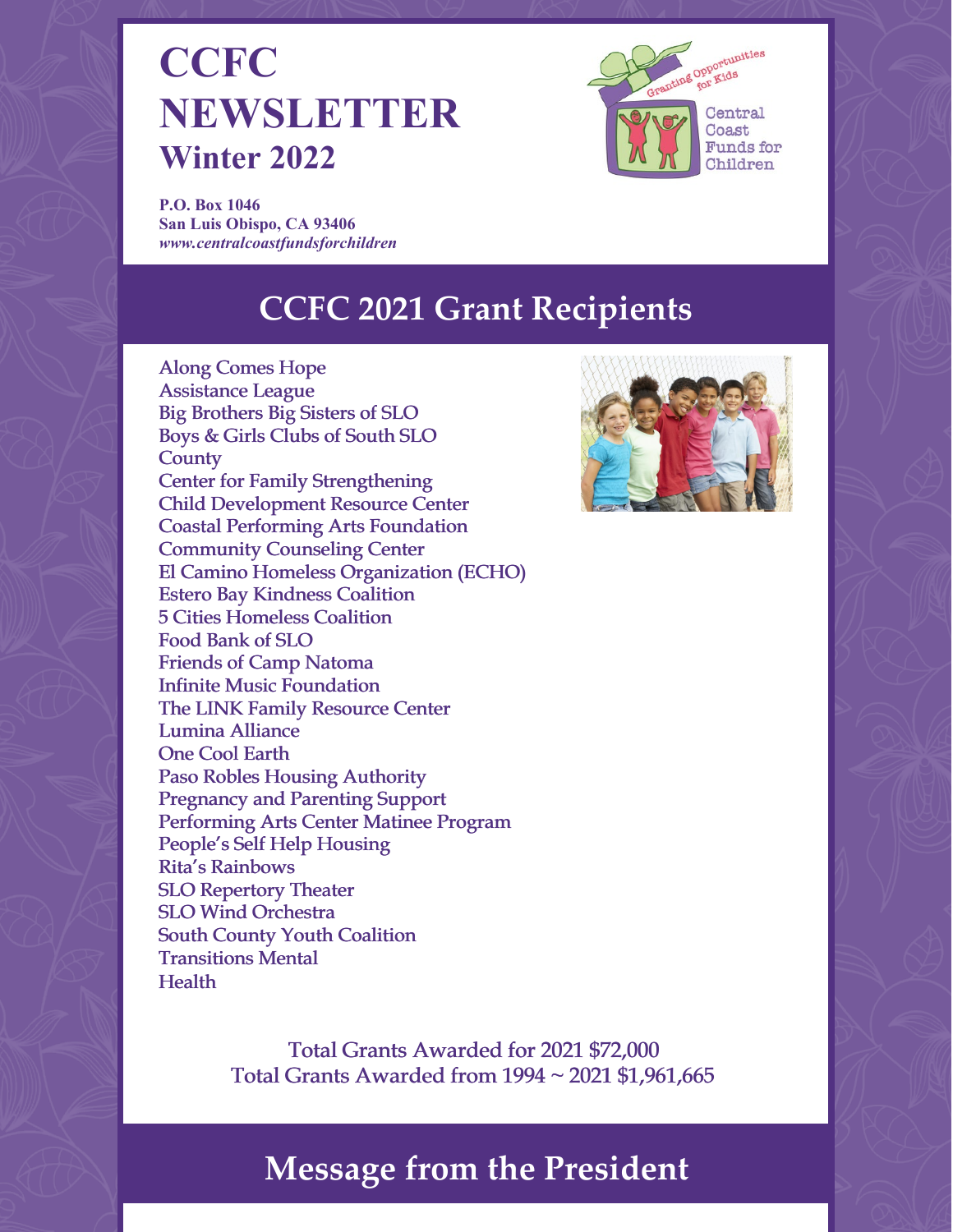Greetings Supporters, Members, and Trustees,

Welcome to 2022!

I was hoping for a better beginning and better news for gatherings this year. I'm still optimistic that we will be able to get together, but will exercise caution. I must make a determination on a weekly basis. I don't want to get sick and I don't want anyone else to become ill.



Looking forward to 2022, I can't help but be grateful for our supporters, members, trustees, and donors for contributing so generously that we were able to distribute \$72,000 to our Grant Recipients for 2021. I know we would like to increase our dollar amount and are are hoping to hold some events this year to help with our fundraising. Our new Board of Directors are a group of amazing women who are eager to begin helping those children who cannot help themselves and giving a push to those who need help. CCFC has a new website, click here to Visit our [Website](http://centralcoastfundsforchildren.org) a much needed tool to help us. Cyndi Framme, vicepresident, is working on recruiting new members. The entire Board is working hard and I am grateful for their dedication.

We are ready to begin the necessary work of raising funds for the children of San Luis Obispo County.

Thanks to everyone,

Marilyn Blake, President

**Happy New Year from CCFC's**

**2022 Board of Directors**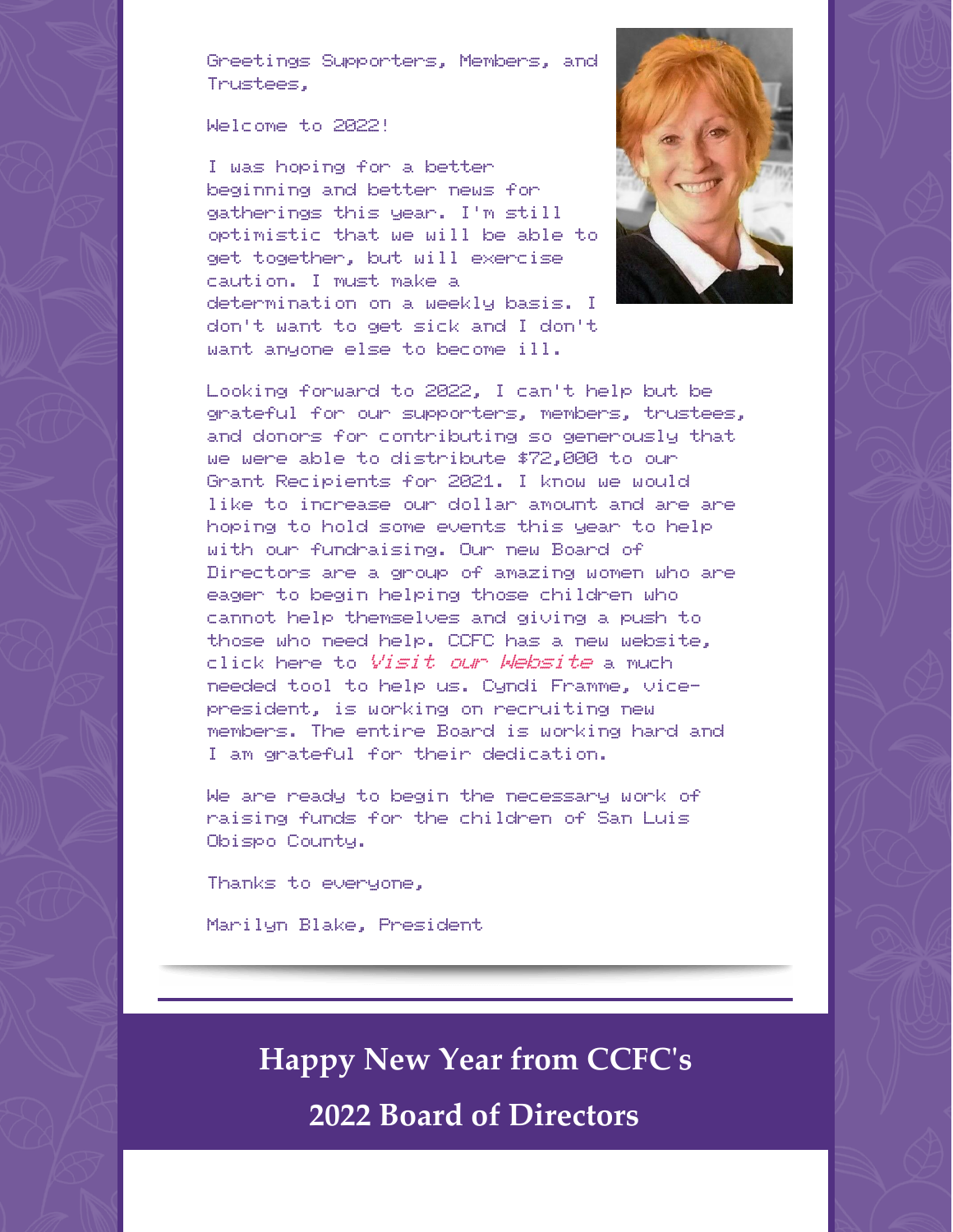

**CCFC 2022 Board of Directors**

Pictured left to right: **Bonnie Kennedy, Grant Review Chairperson; Joanne Rogoff,**

**Fundraising Coordinator; Cyndi Framme, Vice President; Patti Hempenius, Parliamentarian; Marilyn Blake, President; LeeAnne Fisher, Corresponding Secretary;**

**Not pictured, Christy Palmer, Recording Secretary**

## **Shoes for Preschoolers**



An annual tradition of CCFC is for members to purchase shoes, socks, and a small toy for the preschoolers at the Children's Resource Center. This year CCFC delivered 50 pairs of shoes and socks, each accompanied by a small toy. The children received their packages at their Christmas party. Thank you Jeannette Meek for organizing this event.

### **CCFC Donors 2021**

#### Committed \$500+

Roberta Parsons Melinda Bollinger Paula and Scott Lewis Jeff and Carla Cole Foundation Mary H. Brenner Craig and Toni Kincaid Vetters Administrative Trust Steve and Deronda Burdette Pete

#### Faithful \$100-\$299

John and Landy Forsberg Darlene Dechance Phyllis Cameron Ann Barclay Rev. Lionel and Linda **Beyer** Dr. James M. Raveret Helen and Walter Rehm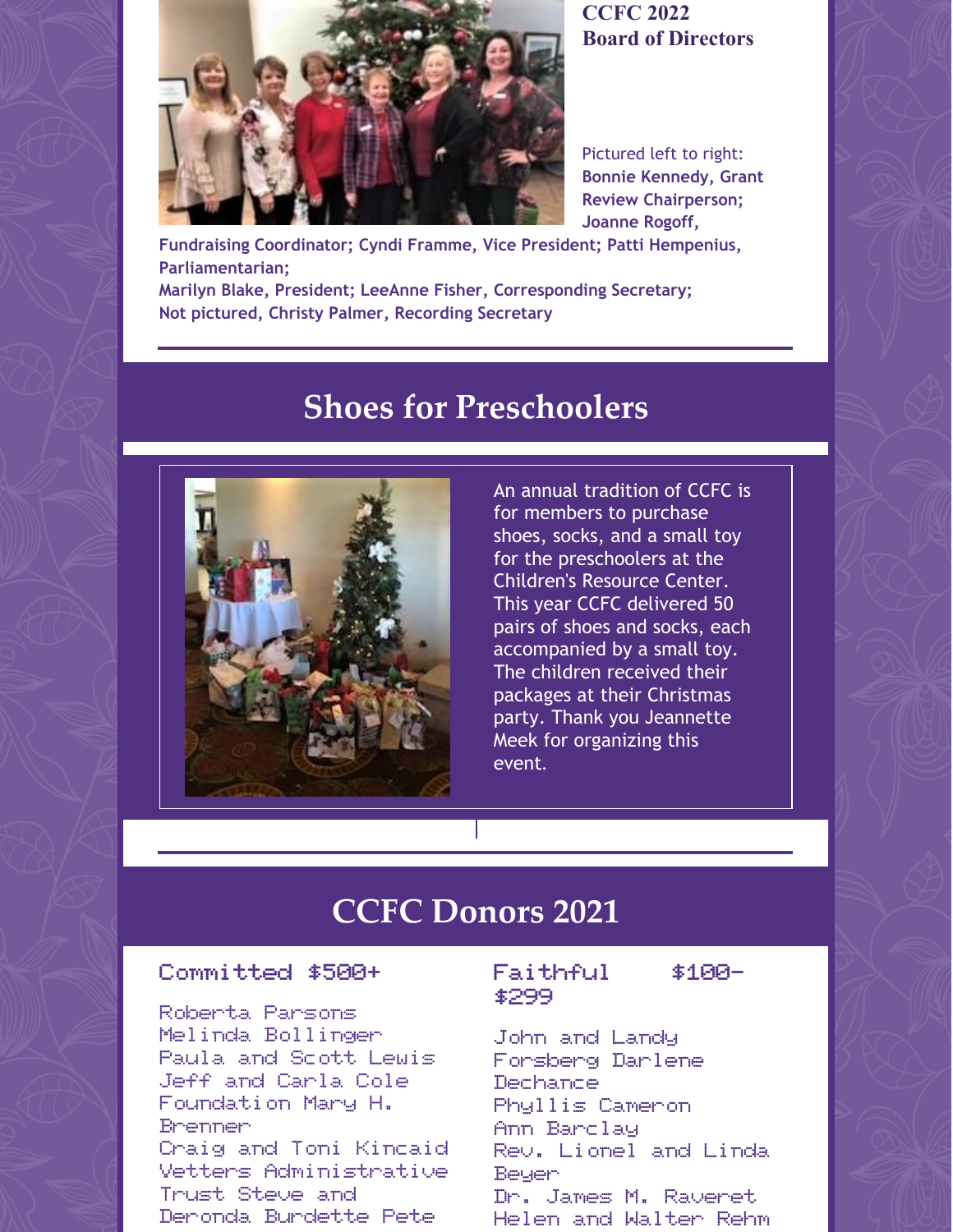and Patty Pepper Martha Michalojko Kettlekamp in honor of Dr. Ralph Kettkekamp Bonnie and Mac Brinton Meredith R. Takken Paula Gingrich Kate and Richard Riggins Larry and Jeanette Meek Pam and Tom Brown Morgan Flagg Family Foundation Kathryn and Brendan McAdams Betty Flagg Susan and David Murray Mike and Christy Palmer Corinne Cilli Alfie and Diane Martinelli Mady Gates Patti Hempenius

#### Compassionate \$300-\$499

Ed and Bernie Kurtz Sharon Beko Kathy Coull Vince and Marianne Fonte Network for Good Marilyn Blake Bonnie and Kurt Kennedy Ricki and Don Pace

#### Caring \$35-\$99

Ann Berry Gallegos Frederika C. Thompson Randal Cruikshanks Jan Wilson Bonnie and Michael Long Charlene and John

Marlene Peter Mary Pollock Iris Gould Leila Humphrey Mary Cernia Penny Porter Jimmie and Pam Boone Max and Deanna Riedlsperger Geraldine Hruby Wren Mead Family of Chris Poe Mary and Steve Osler Kendra French Paula Tolbert Ronnie Joy Krasner Gay Hull Mary and Dave Stornetta Joseph and Judith Barnett Jim Anderson Elaine and Jim Gardiner Joanne Burke Lee and Lynn Hollister Jerry and Sharynn Chirpich Ann Silva Gerry Johnson Rick and Pam Racouillat Lynn Mahoney Ekegren The Kirsch Family Jill Bolster-White & James White Jim and Ann Whitehead Susan and Budd Dressler Magee Budd Charlotte Weinberg Bill and Ann Fieldhouse Lynn and Lynn and Marge Cooper Terry and Marion Roberts Harper Family Herbert and Diane Filliponi Joanne and Jules Rogoff Lynn Hames Debra Stiles Michael and Carolyn Klinger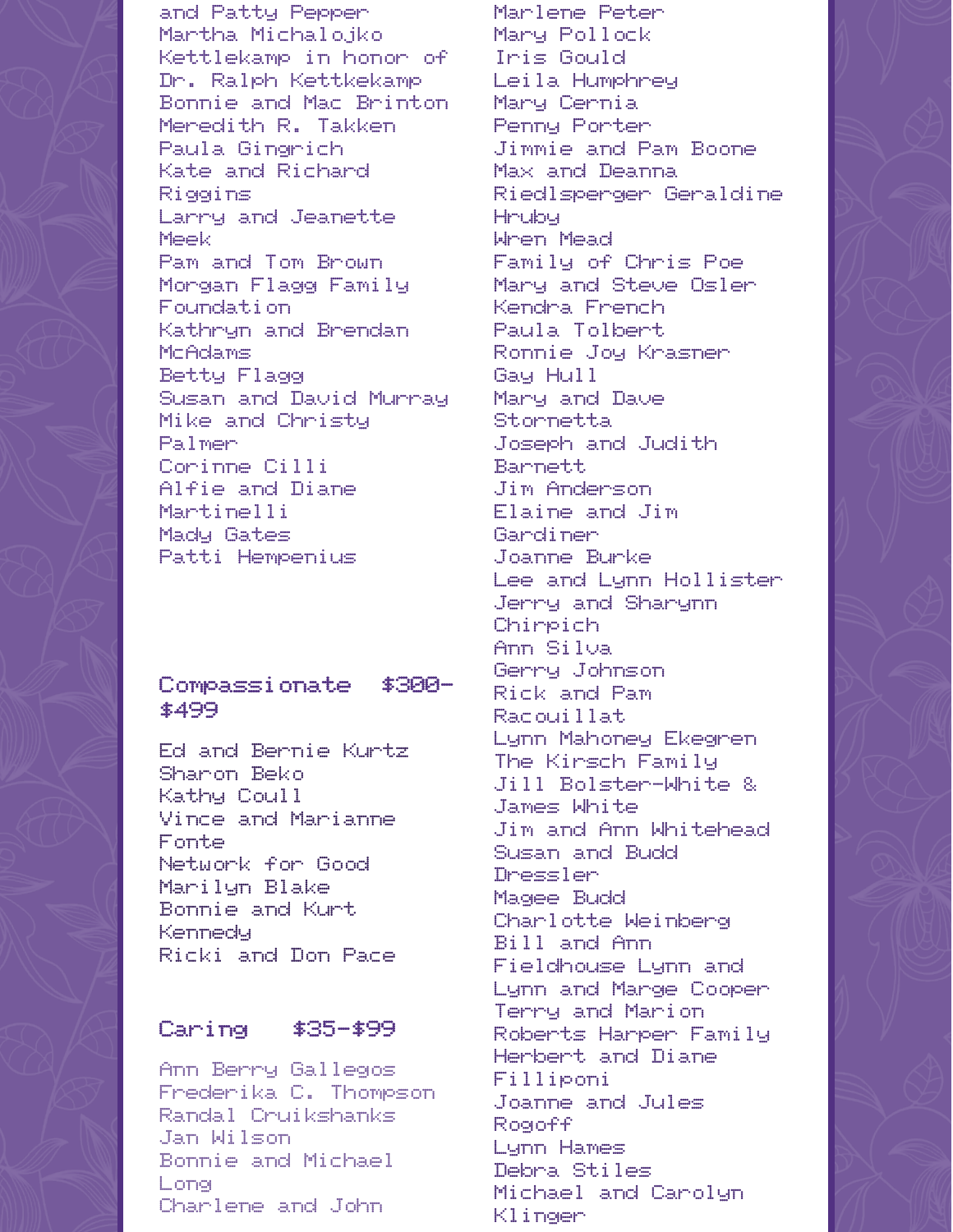Ables Timothy and Lisa Gill Sylvia and Howard Drucker Joan Andre Gary and Joyce Zanini Dr. and Mrs. Robert Harway Mary Matakovich in recognition of Linda Rundstrum Beth Bevan Cynthia Miller Jean Lardon Ann Whitaker Dr. and Mrs. Don Miller

Thank You

Julie and Chris Cross Linda and Darrel Rundstrom Dennis and Cheryl Fernandez Robert and Colleen Clark Gary and Muriel Harkins Mady Gates



The members of Central Coast Funds for Children would like to thank all our members, trustees, and supporters for donating to our winter fundraiser and for donating to CCFC throughout the year and in various ways. The generous support of people like you makes it possible for our organization to continue to make a difference in the lives of at-risk children throughout San Luis Obispo County. Through our fundraising efforts and charitable donations such as yours, Central Coast Funds for Children awarded \$72,000 to 26 local agencies and organizations for 2020. These grants to various organizations in San Luis Obispo County provide for the basic needs of children in our county, including food, clothing, medical and dental care, school supplies, therapy and guidance counseling, camp experiences, enrichment activities, and the arts. Thank you again for your generous donation. We are extremely grateful for your support.

## **In Memoriam and In Honor Of**



Donors

Linda Booker

Ricki and Don Pace Deronda & Steve Burdette Jeannette & Larry Meek Leslie Rodman

In Memory  $\Box$ f

David R. Booker

Robert Carter